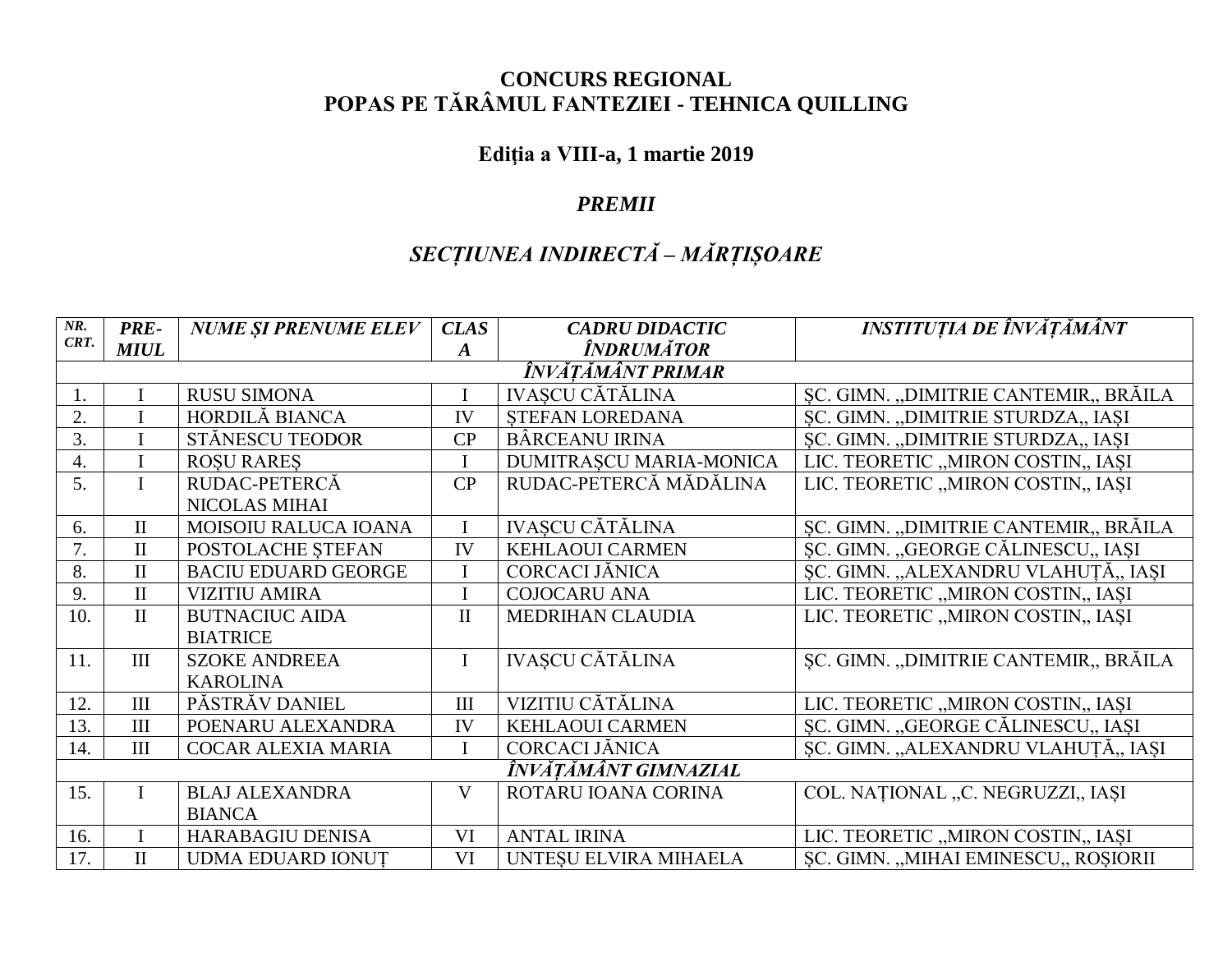|     |     |                       |    |                       | DE VEDE, TELEORMAN                   |
|-----|-----|-----------------------|----|-----------------------|--------------------------------------|
| 18. |     | <b>CHILU TEOFANA</b>  | VI | <b>ANTAL IRINA</b>    | LIC. TEORETIC "MIRON COSTIN., IASI   |
|     | III | <b>BANU ILINCA</b>    |    | ROTARU IOANA CORINA   | COL. NAȚIONAL "EMIL RACOVIȚĂ" IAȘI   |
| 20. | Ш   | <b>CIORNEI ALEXIA</b> | VI | <b>ANTAL IRINA</b>    | SC. GIMN. "MIHAI CODREANU,, IASI     |
|     | III | <b>IVAN COSMINA</b>   | VI | UDMA ARLEZIANA EMILIA | SC. GIMN. "MIHAI EMINESCU", ROȘIORII |
|     |     |                       |    |                       | DE VEDE, TELEORMAN                   |

# SECȚIUNEA INDIRECTĂ – FELICITĂRI DE 1 MARTIE ȘI DE 8 MARTIE

| NR.                  | <b>PRE-</b>       | <b>NUME ȘI PRENUME ELEV</b> | <b>CLAS</b>  | <b>CADRU DIDACTIC</b>   | INSTITUȚIA DE ÎNVĂȚĂMÂNT                |  |  |
|----------------------|-------------------|-----------------------------|--------------|-------------------------|-----------------------------------------|--|--|
| CRT.                 | <b>MIUL</b>       |                             | A            | ÎNDRUMĂTOR              |                                         |  |  |
|                      | ÎNVĂTĂMÂNT PRIMAR |                             |              |                         |                                         |  |  |
| 1.                   |                   | <b>DIMA BARNA ATTILA</b>    | III          | <b>KONNAT KINGA</b>     | SC. GIMN. "ANTOS JANOS" RECI,           |  |  |
|                      |                   |                             |              |                         | <b>COVASNA</b>                          |  |  |
| 2.                   |                   | <b>LUPU EVELINA</b>         | IV           | AVASÂLCEI NECULAI       | LIC. TEORETIC "MIRON COSTIN" IAȘI       |  |  |
| 3.                   |                   | NITĂ AMALIA MARIA           |              | <b>COJOCARU ANA</b>     | LIC. TEORETIC "MIRON COSTIN" IAȘI       |  |  |
| 4.                   |                   | <b>CEZAR DAVID IOSIF</b>    |              | DUMITRAȘCU MARIA-MONICA | LIC. TEORETIC "MIRON COSTIN" IAȘI       |  |  |
| 5.                   | $\mathbf{I}$      | <b>ANTAL AGNES VANDA</b>    | IV           | <b>MAR EDIT</b>         | SC. GIMN. "KALNOKY LUDMILLA,, VALEA     |  |  |
|                      |                   |                             |              |                         | CRISULUI, COVASNA                       |  |  |
| 6.                   | $\mathbf{I}$      | <b>ALEXII DENISA</b>        | IV           | AVASÂLCEI NECULAI       | LIC. TEORETIC "MIRON COSTIN., IASI      |  |  |
|                      | $\mathbf{I}$      | <b>ROTARU LUCA</b>          | $\mathbf{I}$ | DĂSCĂLESCU ANCA         | LIC. TEORETIC "MIRON COSTIN" IAȘI       |  |  |
| 8.                   | $\rm II$          | <b>MANOLIU STEFANA</b>      |              | DUMITRAȘCU MARIA-MONICA | LIC. TEORETIC "MIRON COSTIN" IAȘI       |  |  |
| 9.                   | III               | <b>NECHIFOR TEODOR</b>      | III          | TANASĂ MIHAELA          | ȘC. GIMN. "GEORGE CĂLINESCU,, IAȘI      |  |  |
| 10.                  | III               | <b>TOMA SOFIA</b>           | III          | VIZITIU CĂTĂLINA        | LIC. TEORETIC "MIRON COSTIN" IASI       |  |  |
| 11.                  | III               | <b>GRIGORAS SOFIA</b>       |              | <b>OPRIA STEFANA</b>    | ȘC. GIMN. "OTILIA CAZIMIR", IAȘI        |  |  |
| 12.                  | III               | DRAGOTĂ DANIEL              | IV           | DEACONU CARMEN ADRIANA  | SC. GIMN. SĂCELU – SC. PRIMARĂ "ÎNV. G. |  |  |
|                      |                   | <b>PETRISOR</b>             |              |                         | MAGHERESCU., GORJ                       |  |  |
| 13.                  | III               | <b>DULGHERIU IANNIS</b>     | $\mathbf{I}$ | <b>MEDRIHAN CLAUDIA</b> | LIC. TEORETIC "MIRON COSTIN" IAȘI       |  |  |
| ÎNVĂTĂMÂNT GIMNAZIAL |                   |                             |              |                         |                                         |  |  |
| 14.                  | I                 | MOROȘAN GEORGIANA           | VII          | <b>MESTERIUC OFELIA</b> | SC. GIMN. "CIPRIAN PORUMBESCU,,         |  |  |
|                      |                   | <b>VALENTINA</b>            |              |                         | <b>SUCEAVA</b>                          |  |  |
| 15.                  |                   | <b>BELEI DARIA</b>          | V            | <b>ANTAL IRINA</b>      | ȘC. GIMN. "GEORGE CĂLINESCU,, IAȘI      |  |  |
| 16.                  | $\mathbf{I}$      | MIHALY ANNAMARIA            | VIII         | <b>MAR ORSOLYA</b>      | SC. GIMN. "ANTOS JANOS., RECI,          |  |  |